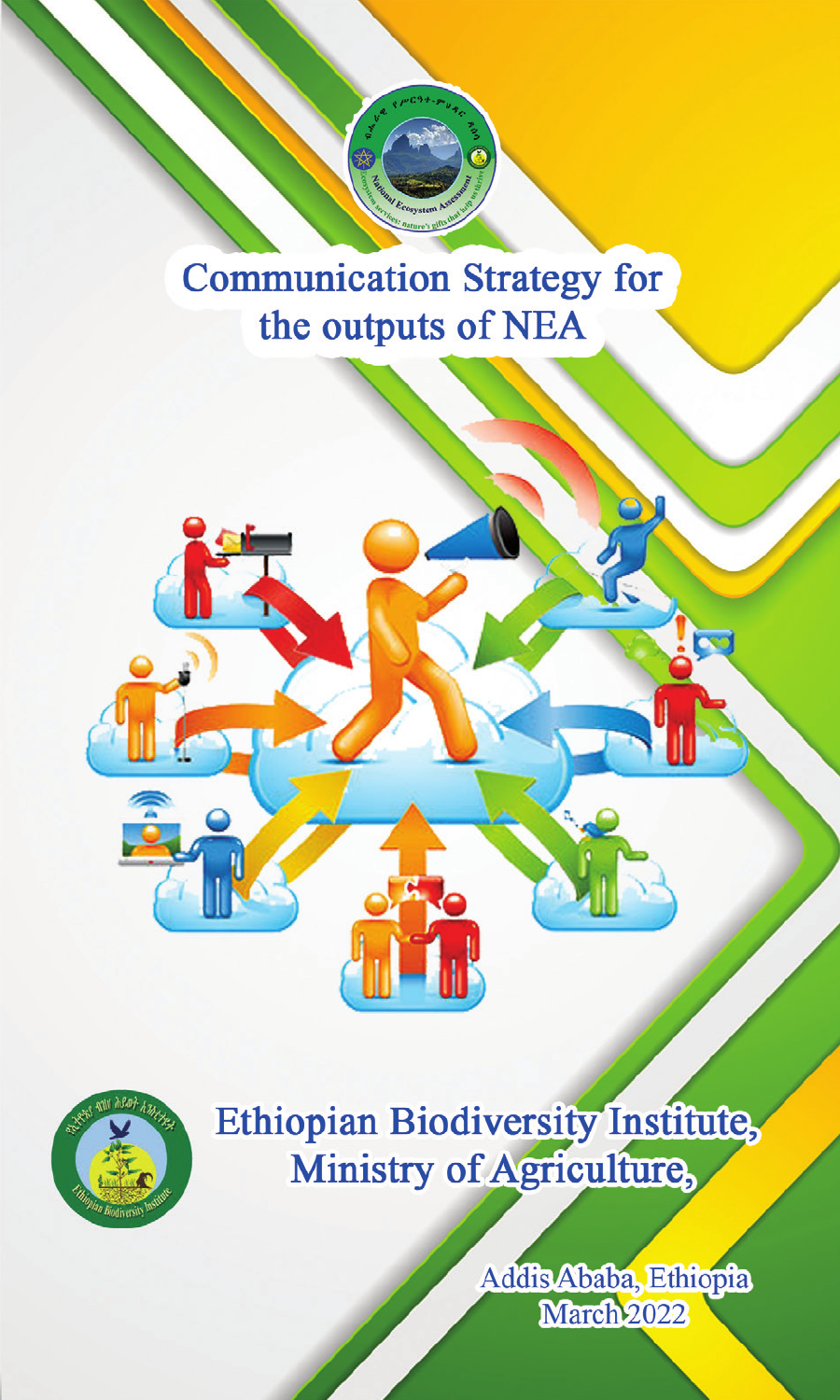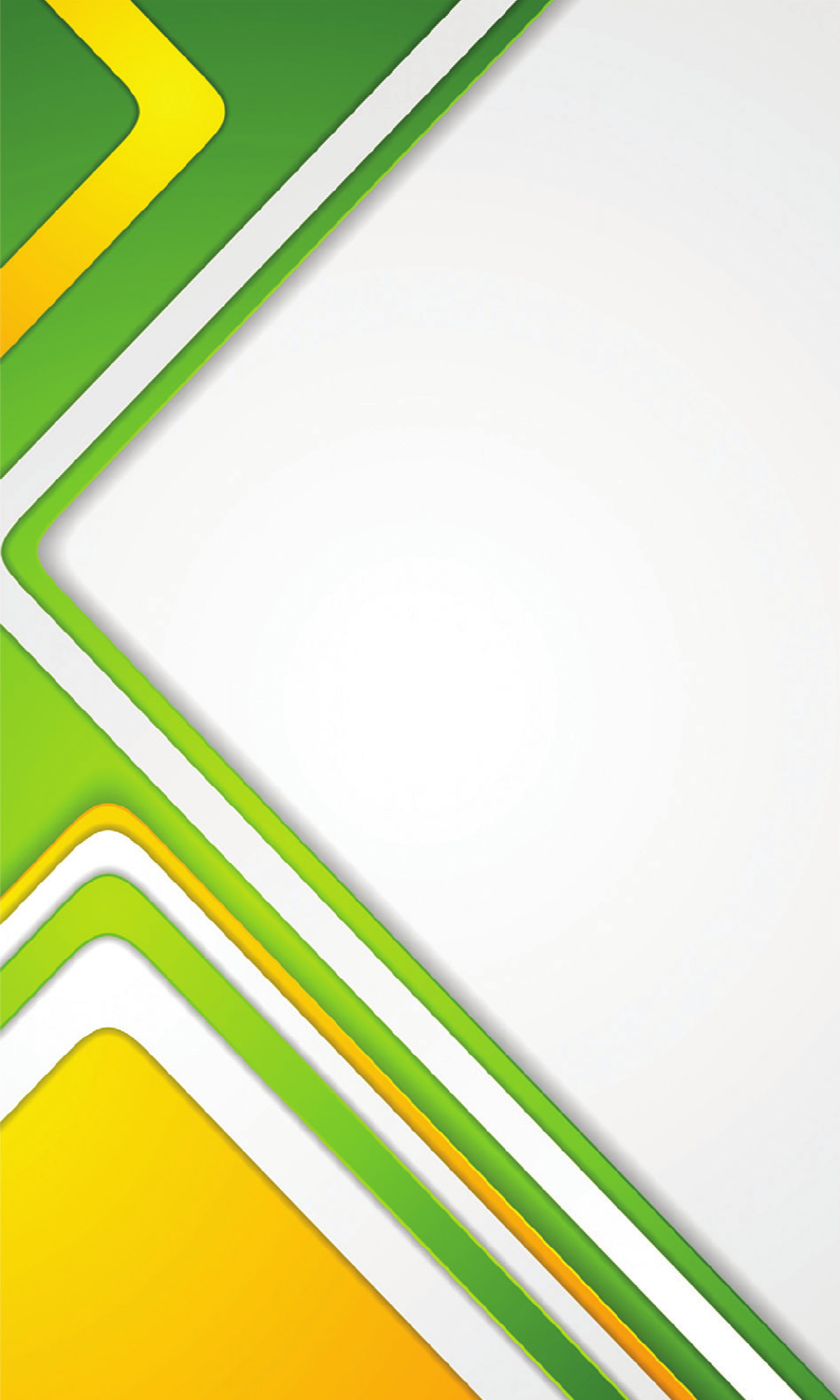# **Communication Strategy for the outputs of the National Ecosystem Assessment**

### **Introduction**

Ethiopia is situated in the northeast of the horn of Africa and belongs to one of the top 25 biodiversity-rich countries in the world. The topography of Ethiopia is highly varied wherein parts of the two globally recognized biodiversity hotspots, viz., the Eastern Afromontane and the Horn of Africa exist. These biodiversity hotspot areas are comprised of a high level of endemism and diversity of flora, fauna, and other organisms. Given the high diversity of ecosystems and diverse farming systems, it is vital to understand the current status of biodiversity and its future dynamics and also generate scientific evidence that would be used in making decisions that pertain to biodiversity and ecosystem services. Such evidence can only be used as an input for making policy decisions in setting priorities and designing biodiversity conservation strategies when there exists a reciprocal understanding between scientists and policy makers. This, in turn, calls for a strengthened science-policy interface. With such rationale, the UN Environment World Conservation Monitoring Center (UNEP-WCMC), which provides support to countries in undertaking National Ecosystem Assessments (NEA) in accordance with the conceptual and assessment frameworks of the Intergovernmental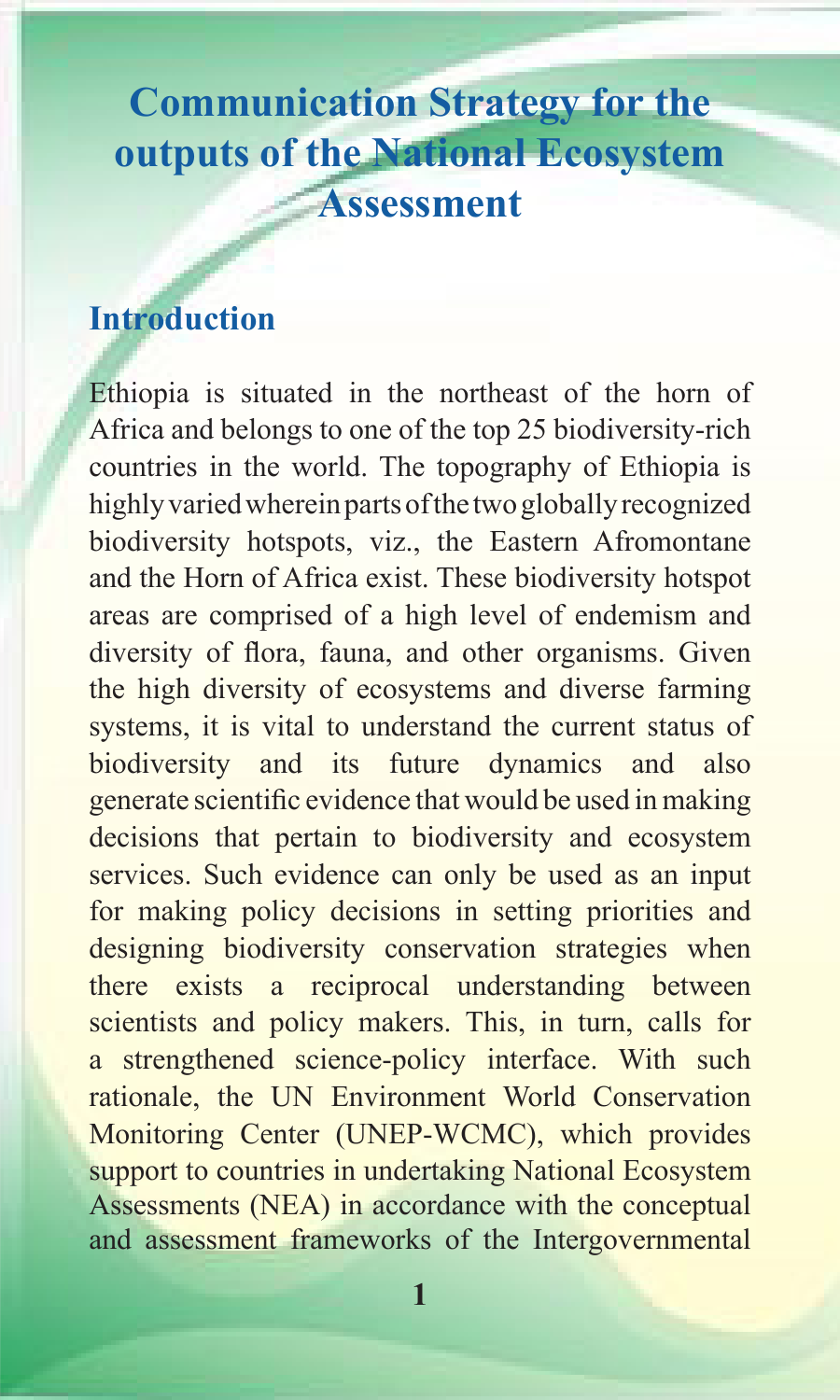Science-Policy Platform on Biodiversity and Ecosystem Services (IPBES) has initiated assessments in five countries in 2017. In the case of

Ethiopia, the NEA is being undertaken with the support of the German Federal Ministry for the Environment, Nature Conservation, Nuclear Safety and Consumer Protection (BMUV) through the Biodiversity and Ecosystem Services Network (BES-Net) project.

The Ethiopian Biodiversity Institute (EBI), as a primary national entity in charge of ensuring the conservation and sustainable use of the country's biodiversity and ecosystem services, has been engaged in coordinating the implementation of the assessment by involving national scholars from universities, research institutes and non-governmental organizations.

The assessment has been conducted on five broad ecosystem types (Mountain, Forest and Woodland, Aquatic and Wetland, Rangelands and Agricultural ecosystems) with the assumption that it addresses seven policy relevant questions which were pre-identified through stakeholder consultations during the scoping stage of the NEA project. One of these policy relevant questions, for example, is that focuses on the state of awareness of key stakeholders (policy makers, managers and media) on biodiversity in each ecosystem and their contribution to human wellbeing.

**2**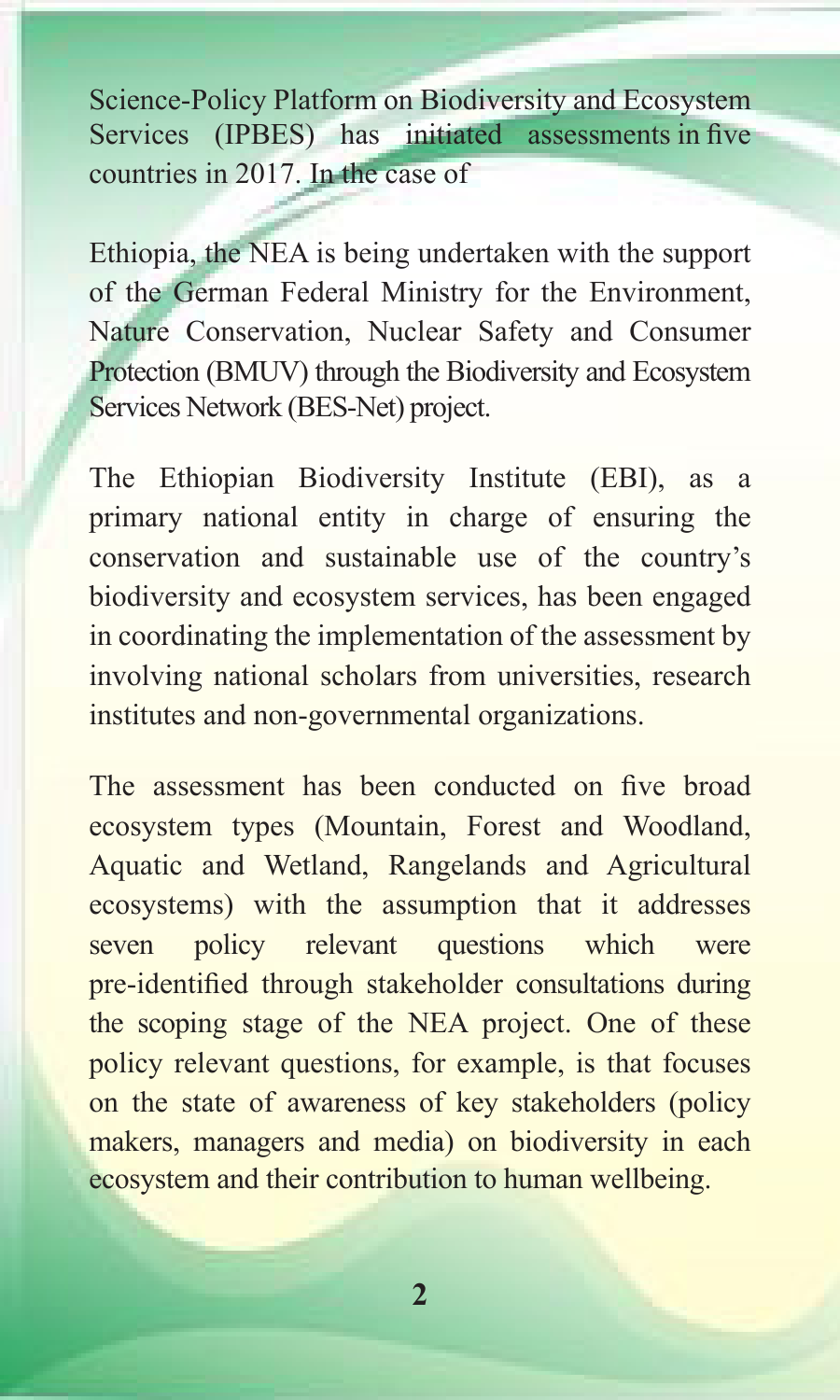The results of the NEA showed that population growth, agricultural expansion, patchiness of sectoral policies, low awareness and lack of adequate evidence that would be used as input for policy and decision making processes are the key drivers of the threats to biodiversity and ecosystems services.

This communication strategy, therefore, is prepared to inform stakeholders about the status and dynamics of Ethiopian ecosystems and the need for taking appropriate measures to abate or halt degradations with the intention of raising the awareness of stakeholders and decision makers on this vital issue. Correspondingly, it aims, among others, at building awareness about the mechanisms for integrating efforts towards effective use of the outputs of the NEA at different levels. To these effect, issues included in this communication strategy are the objective, activities and outputs of NEA, details on approaches of communication and outreach programs, target audiences, activities and expected outcomes

#### **Outcomes of the strategy**

The outputs of the NEA are effectively communicated and the relevant stakeholders are well informed laying the ground for informed decision making, enhanced partnership among actors, and promoting synergies in addressing biodiversity and ecosystem services conservation issues.

**3**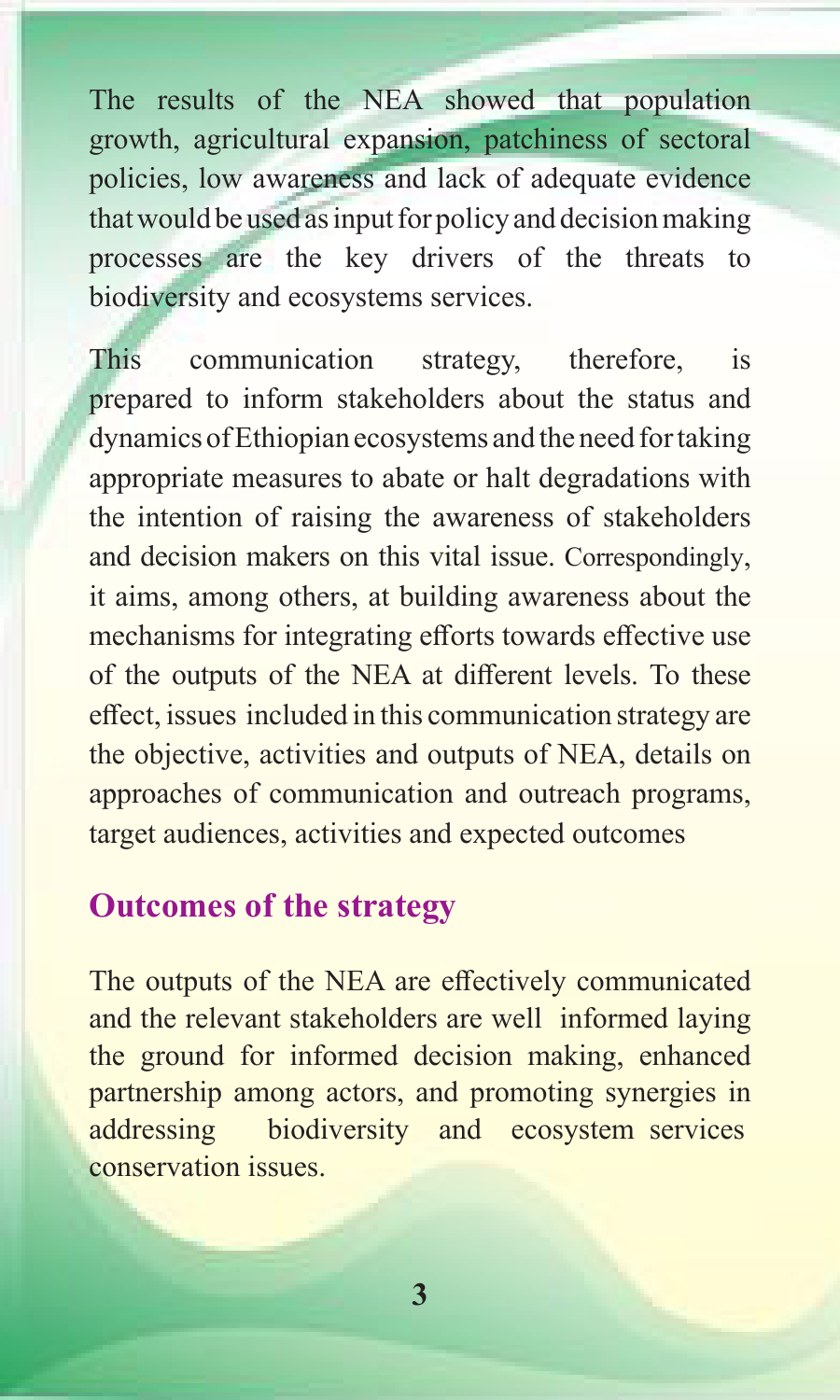### **Communication objectives**

- To disseminate the key findings of the NEA to relevant stakeholders including communities, policymakers, scientists and practitioners;
- To raise public awareness, at all levels, on the trends of degradation of biodiversiry and ecosystem services and also infrom about the solutions to halt the degradation; and
- To stimulate the designing of appropriate interven tions regarding biodiversity conservation and the im plementation of such measures through collaborative sprit.

#### **Target audiences**

Two categories are recognized: internal and external.

- Internal audience for NEA consists of those who are responsible for its implementation by promoting its importance. These include:
- Higher educational institutions;
- Research institutions:
- Government ministries, authorities and agencies;
- Regional agriculture and environment offices; and
- Law enforcement institutions.
- External audience refers to those who use the assessment findings and turn it into practice.

**4**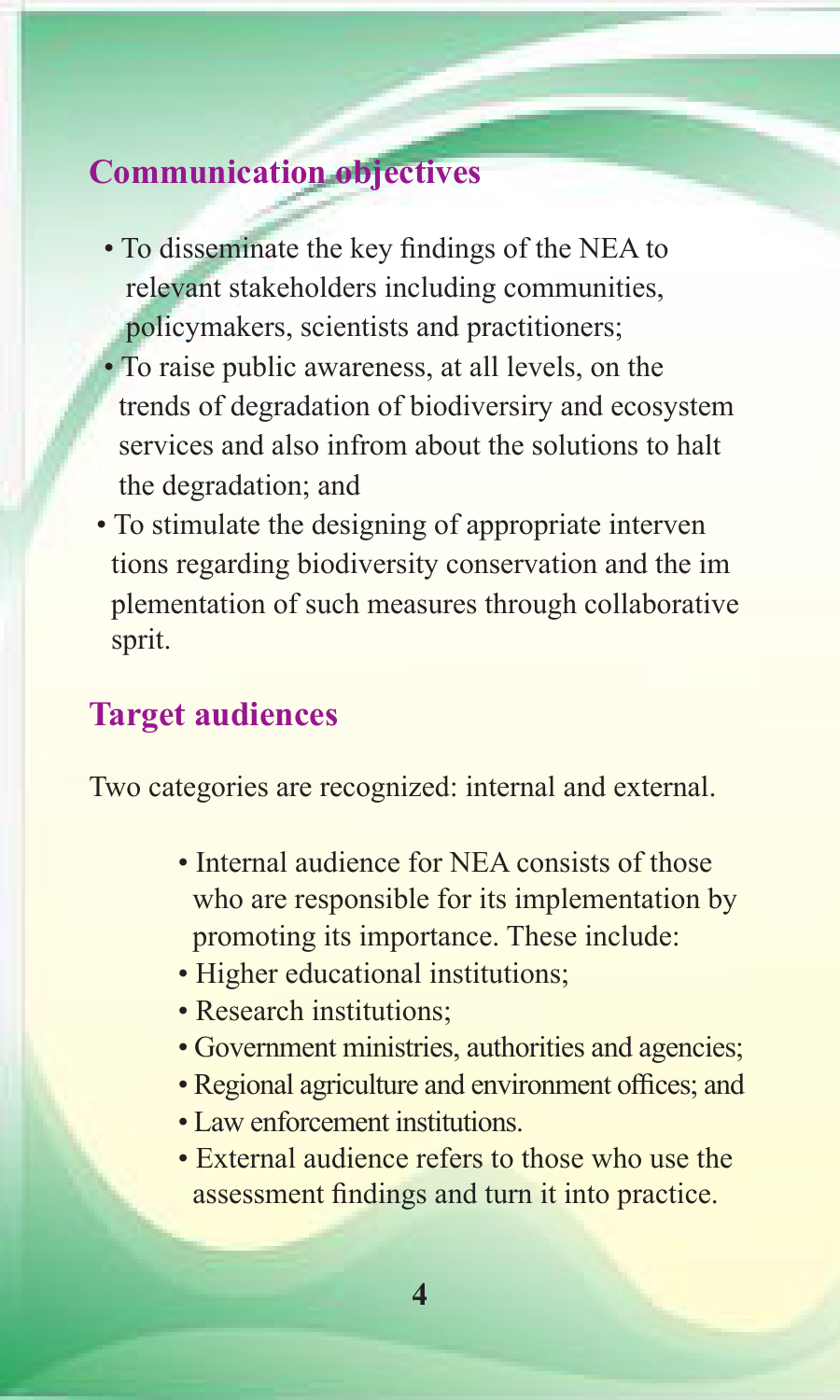These include:

- National and international NGOs;
- Professional associations;
- Civil societies:
- Religious institutions;
- Consumer associations
- Farmers and pastoralist communities who lar gly represent Ethiopian local communities;
- The business sector; and
- Medea.

## **Key messages**

 Ethiopia is ecologically and cultural diverse country endowed with rich biodiversity resource and associated community knowledge;

■ Ethiopia possesses diverse ecosystems (the major ones being Mountain, Forest and Woodland, Aquatic and Wetland, Rangelands and Agricultural) that provide varying services on which local livelihood and the country's economy heavily rely;

**Ethiopian communities possess rich indigenous and** local knowledge (ILK) for managing biodiversity and using ecosystems- for both material and non-material benefits;

 The government of Ethiopia has demonstrated commitment to the conservation of biodiversity and ecosystem services through formulation of relevant policies, putting in place appropriate institutions and capacity building;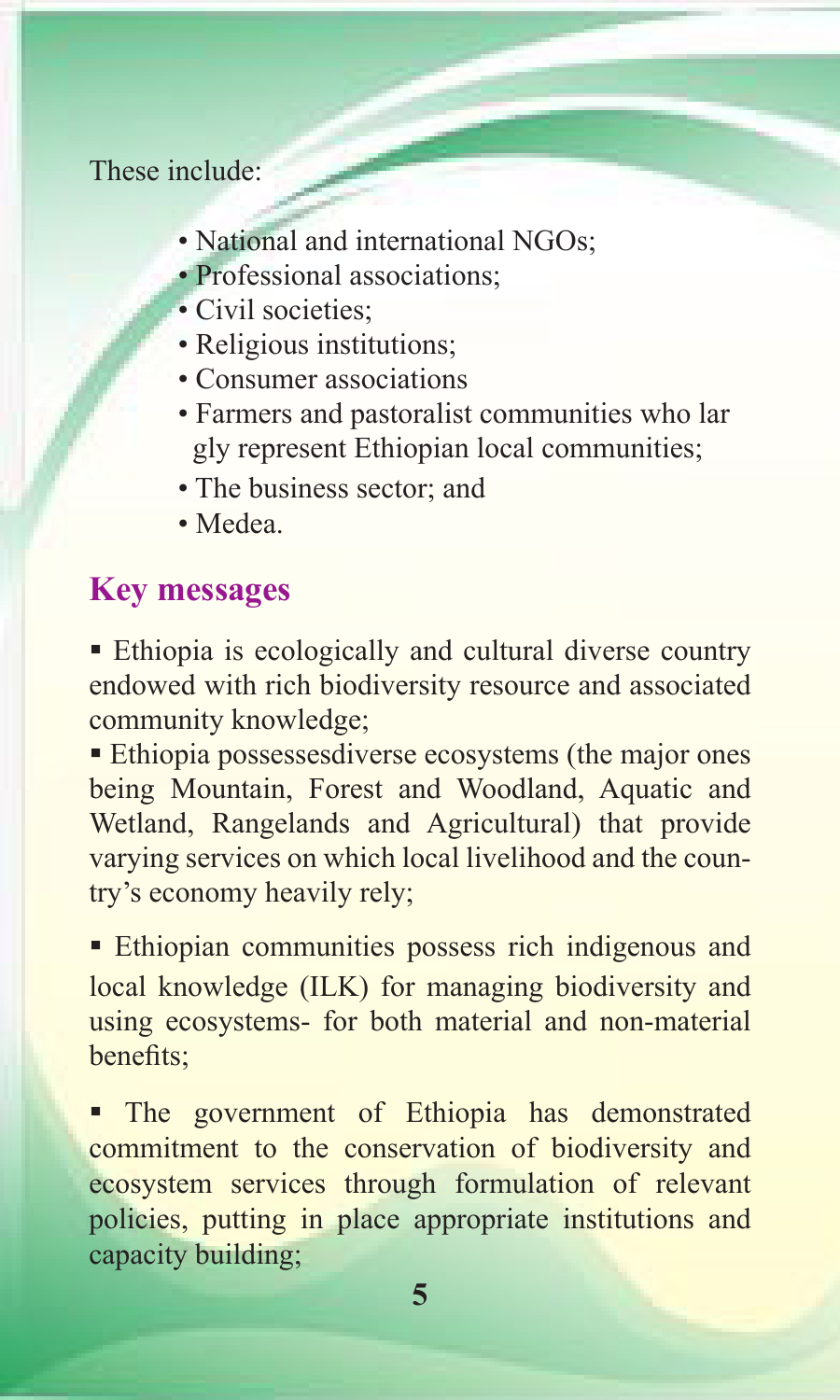**Participatory conservation of biodiversity and ecosystem** services is improving through gradual increase of community participation and involvement of other actors;

**Ethiopian ecosystems that are characterized by more** than 13 major vegetation types, diverse endemic fauna and flora and microorganisms are confronted with threats originating from anthropogenic and natural drivers;

A series of changes which the ecosystems are passing through is negatively affecting the rare and endemic plants and animals, the keystone species and the characteristics of the ecosystems; and

If the current trend is left unchecked, the country's biodiversity and ecosystem services will continue to decline putting in jeopardy local livelihood and the much aspired fast-track sustainable development. This, therefore, calls for collaborative efforts that aim at:

- improving public awareness in the face of growing threats to biodiversity and ecosystem services:
- enhancing the use of indigenous and local knowledge relevant to biodiversity conservation and sustainability of ecosystem services, and also strengthening traditional institutions and practices;
- generating accurate and up-to-date comprehensive Brelevant information; and
- Translating policy and legal provisions relevant to biodiversity and ecosystem services into actions.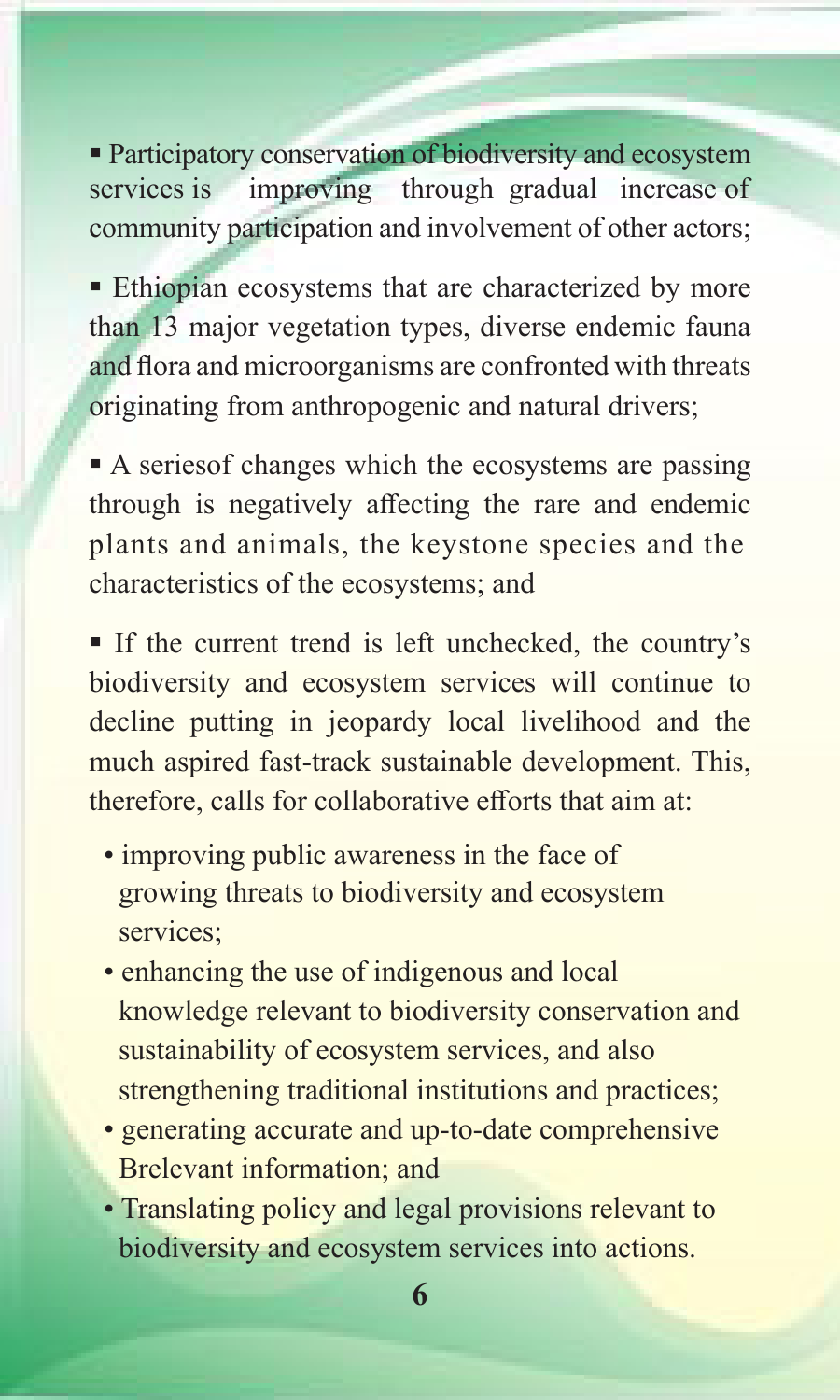#### **Communication channels**

**Face to face engagements (through meetings and** events);

Broadcast Media (Television, Radio);

**Print media (Newspaper, Brochures, Banner, Summary** for Policy Makers, the Assessment Book);

- Social media; and
	- Facebook, Twitter, YouTube
	- Website (www.ebi.gov.et)

## **Branding**

Branding is a shortcut visual approach to inspire the audience to sell the concept of biodiversity and ecosystem services and the NEA. It helps to cut through the media, policy makers and the public at large.

In this communication strategy, the theme **"Ecosystem services: nature's gifts that help us thrive"** will serve as the motto that would later be designed into a logo for the NEA outreach program.

## **Monitoring and evaluation**

Monitoring and evaluation aim at overseeing the implementation of the communication process, verifying that actions identified in the strategy are implemented as per the plan, and also help to evaluate whether tools and approaches employed have brought the desired result.